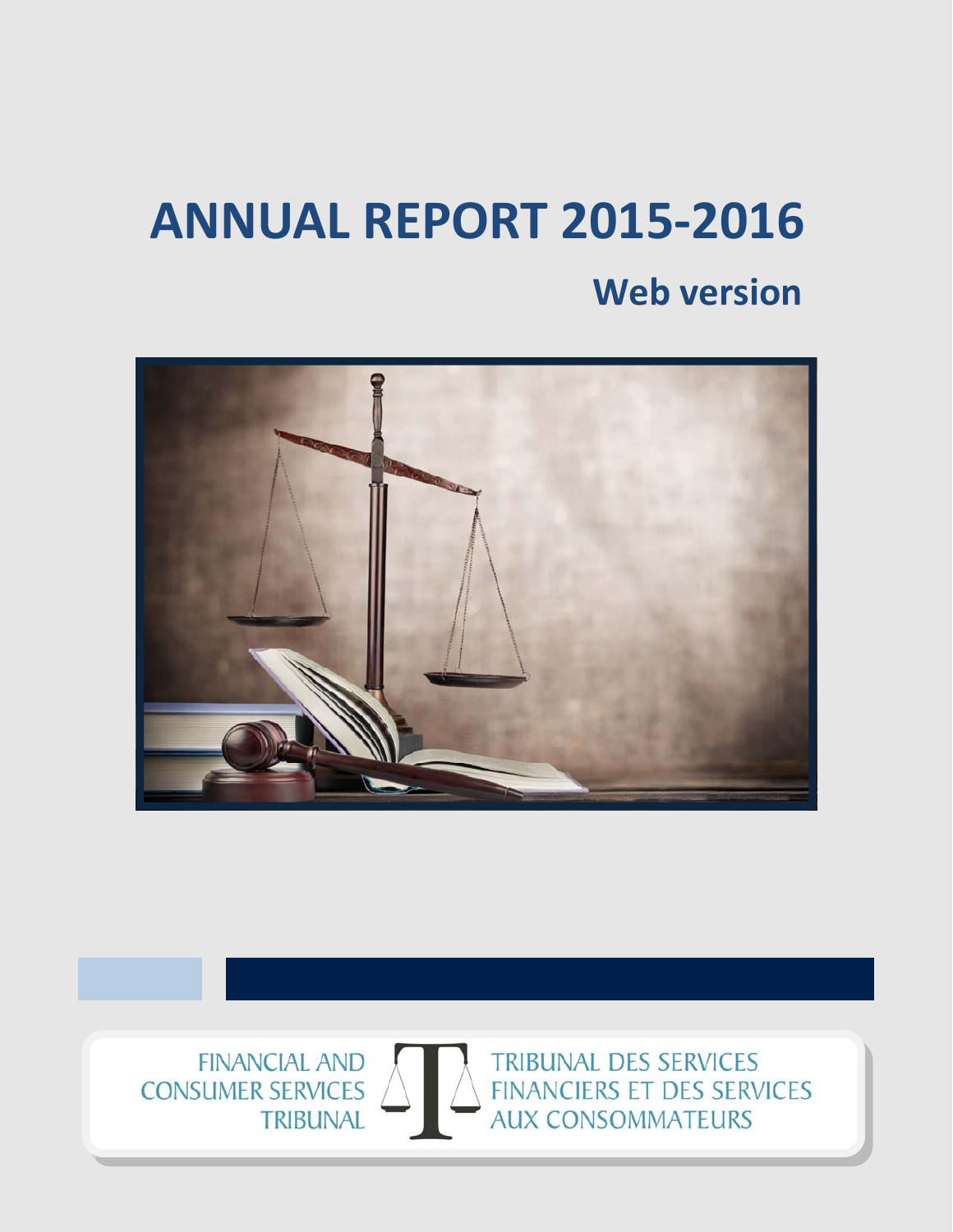# **TABLE OF CONTENTS**

| Message from the Chair                      |    |
|---------------------------------------------|----|
| About the Tribunal Members                  | 4  |
| The Tribunal's Hearing Powers               | 8  |
| <b>Continuing Education</b>                 | 9  |
| <b>Remuneration and Expenses</b>            | 10 |
| <b>Tribunal Activity</b>                    | 11 |
| <b>Accomplishments and Ongoing Projects</b> | 12 |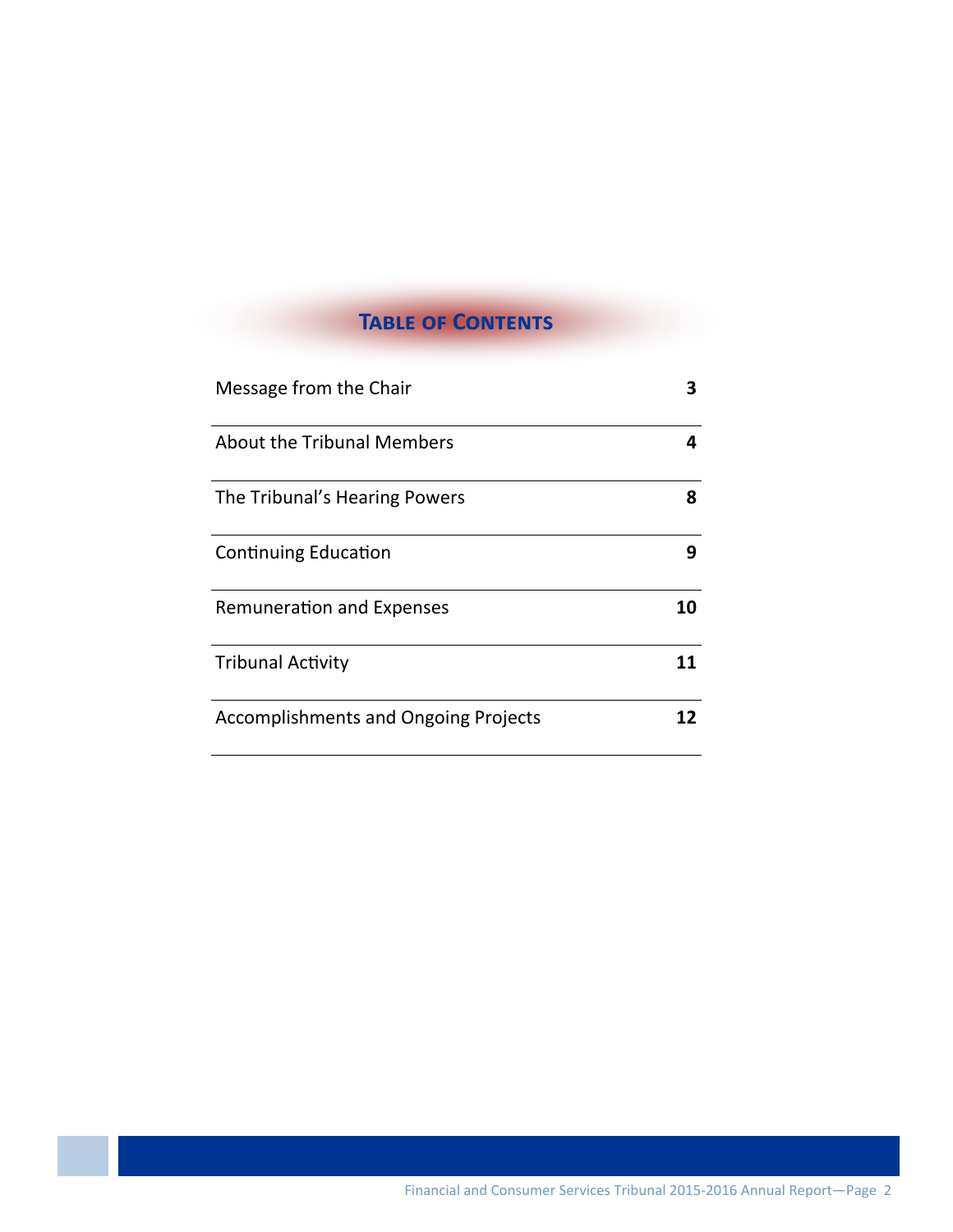# **MESSAGE FROM THE CHAIR**

On behalf of the members and staff of the Financial and Consumer Services Tribunal, I am pleased to present our 2015‐2016 Annual Report.

I was appointed the chair of the Tribunal on February 18, 2016. My appointment to this position was announced on March 31, 2016 and my functions began on this date.

In 2015-2016, Tribunal members and staff again devoted considerable effort to improving the Tribunal's processes in addition to conducting hearings under financial and consumer services legislation.

In particular, the process of adoption of new procedural rules and forms for proceedings was continued. The Tribunal also created a new website with a view of improving access to justice in enforcement proceedings and appeals and reviews of regulators' decisions.

Louise Caissie, Chair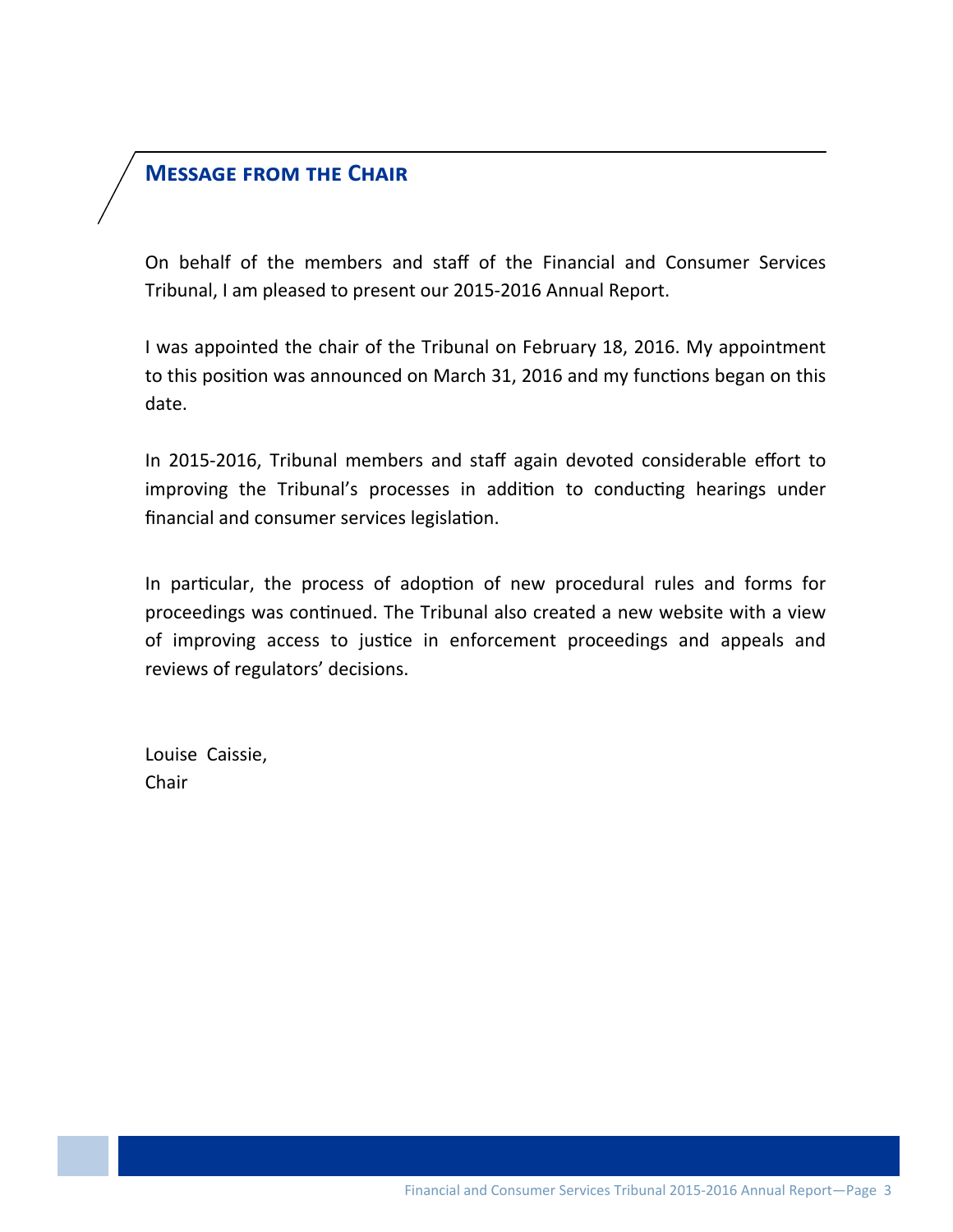#### **ABOUT THE TRIBUNAL MEMBERS**

The Financial and Consumer Services Tribunal (Tribunal) is an independent adjudicative body established on July 1, 2013 pursuant to SecƟon 29 of the *Financial and Consumer Services Commission Act*.

The Tribunal consists of a chair and the number of other members the Financial and Consumer Services Commission recommends, which shall not be less than four nor more than 14 members.

As at April 1, 2015, the Tribunal was comprised of six members, which included lawyers, accountants, and individuals from the business community. On August 28, 2015, the Tribunal's chair resigned to pursue other opportunities. The Tribunal was without a chair until February 18, 2016 when Ms. Louise Caissie was appointed as the second chair of the Tribunal for a term of five years. Enrico Scichilone's term also expired and he was replaced by member Raoul Boudreau on February 18, 2016. A short biography of each member is included below.

### **Louise Caissie, Tribunal Chair (As of February 18, 2016)** B.A., LL.B.

Ms. Caissie was appointed the chair of the Tribunal on February 18, 2016 for a term of five years.

She was admitted to the Law Society of New Brunswick in 2003 after graduating from the Université de Moncton. The first part of her legal career was focused on litigation. In the last six years, she has focused her practice on administrative law including labour and employment, human rights, and pensions. She is a member of the Law Society of New Brunswick and the Canadian Bar Association.

Ms. Caissie is fluently bilingual and obtained the Qualified Arbitrator designation from the ADRIC National Introductory Arbitration Course. She has experience with various other administrative tribunals including being chairperson.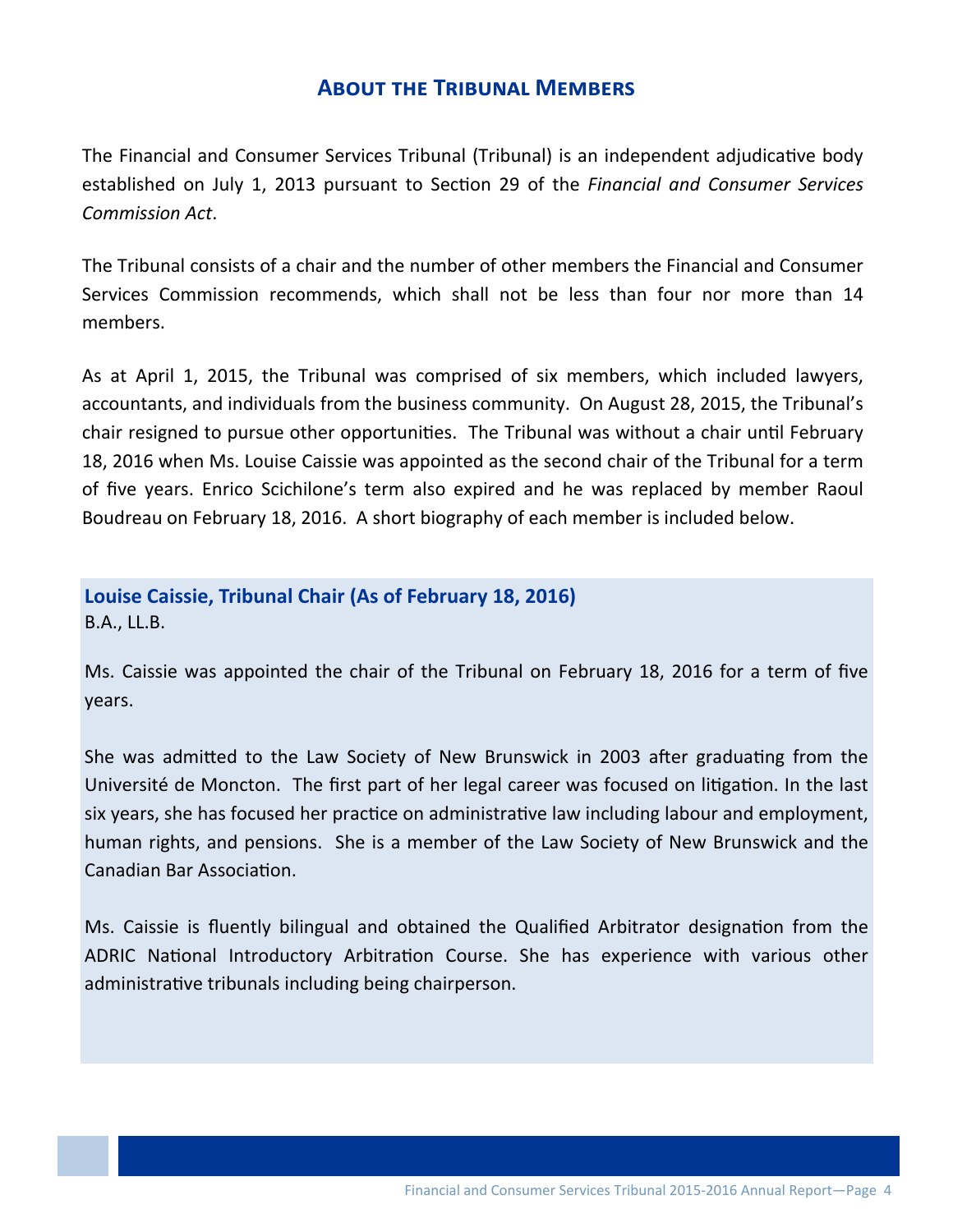# **Monica L. Barley, Past Tribunal Chair (resigned August 28, 2015)**

B.Sc., LL.B.

Monica Barley was the chair of the Tribunal from March 13, 2014 to August 28, 2015, when she resigned to pursue other opportunities.

**Raoul Boudreau (as of February 18, 2016)** B.B.A., M.B.A., LL.B.

Mr. Boudreau was appointed a member of the Tribunal on February 18, 2016 for a term of five years.

After being called to the bar in 2005, Mr. Boudreau has practiced law mostly as a sole practitioner, focusing mainly on family law, real estate law, estate law, corporate law as well as criminal law. He has worked as an ad hoc Crown Attorney since 2006 in both criminal and family proceedings.

Mr. Boudreau is fluently bilingual and is a member of the Law Society of New Brunswick and the Canadian Bar Association. Mr. Boudreau also has a bachelor of applied business administration and a master's degree in business administration. Mr. Boudreau is a lifelong resident of Memramcook and is also the owner and operator of the LeBlanc Restaurant in Memramcook.

**John M. Hanson, Q.C.** B.A., LL.B., LL.M.

Mr. Hanson was appointed a member of the Tribunal on January 22, 2014 for a term of five years.

Mr. Hanson has a Masters of Law Degree and has extensive experience in Corporate Commercial law. Prior to retiring from private practice, he practiced law for over 40 years and was appointed Queen's Counsel in 1986. His practice consisted of corporate, commercial, securities and business law throughout the Province. He also has experience with various tribunals, boards and government dealings where he counselled both corporate and individual clients in relation to negotiations, contractual and statutory matters.

partnership in the transportation industry. Mr. Hanson wa<br>Appeal Tribunal from 2008 to 2014, when his term expired. Since retiring from private practice, Mr. Hanson has been legal counsel for a public-private partnership in the transportation industry. Mr. Hanson was Chair for the Canada Pension Plan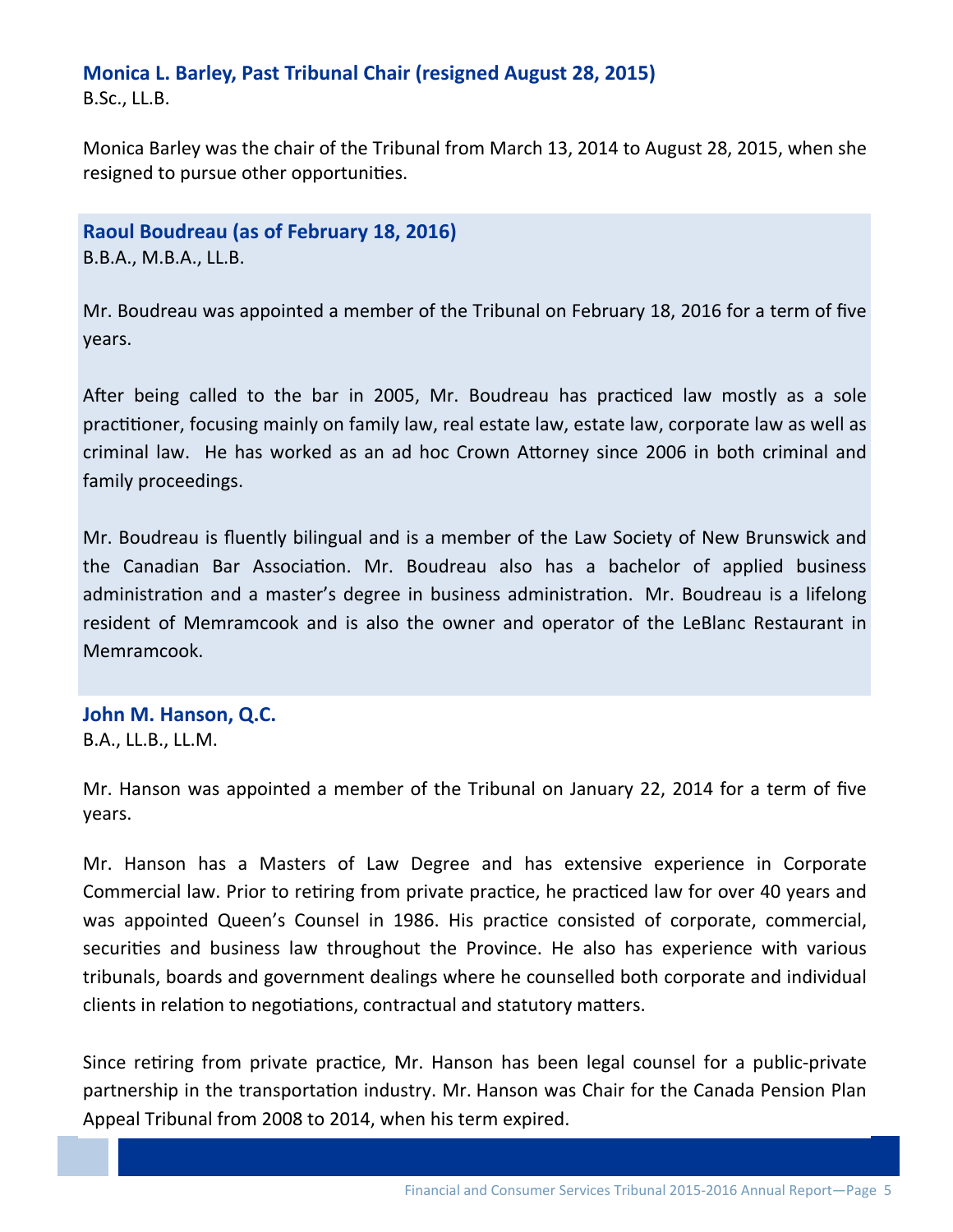#### **Jean LeBlanc**

Mr. LeBlanc was appointed a member of the Tribunal on January 22, 2014 for a three‐year term.

Mr. LeBlanc is the founder and now Division Manager of Lantech Drilling Services Inc., a wholly owned subsidiary of Orbit Garant Drilling and a contract drilling company specializing in Mineral exploration and geo-environmental investigations.

An experienced businessman and entrepreneur, he has performed senior management roles across Canada. He has worked in British Columbia, Ontario, Quebec and throughout the Atlantic Provinces. He was formerly a National Sales Manager for a large multinational based in North Bay, Ontario as well as an Executive Vice-President for an international drilling contractor and manufacturing firm based in Rouyn‐Noranda, Quebec.

Mr. LeBlanc is fluently bilingual and is a former Mayor of the City of Dieppe. He has served on several boards including the New Brunswick Branch of the Canadian Institute of Mining, Metallurgy and Petroleum, the Chamber of Mineral Resources of Nova Scotia and is a past President of the Canadian Diamond Drilling Association. He is a member in good standing of the New Brunswick Society of Engineering Technicians and Technologists. He graduated from the New Brunswick Institute of Technology's Civil Technology program and has studied for the professional accounting designation in the CMA program of the Society of Management Accountants.

#### **Gerry Legere**

CGA

Mr. Legere was appointed a member of the Tribunal on January 22, 2014 for a term of four years.

Mr. Legere is an Accountant with extensive experience working in private practice, as well as owning his own accounting practice. In addition to his accounting experience, he was part owner of a mid‐sized company that manufactured windows and doors. He is also fluently bilingual.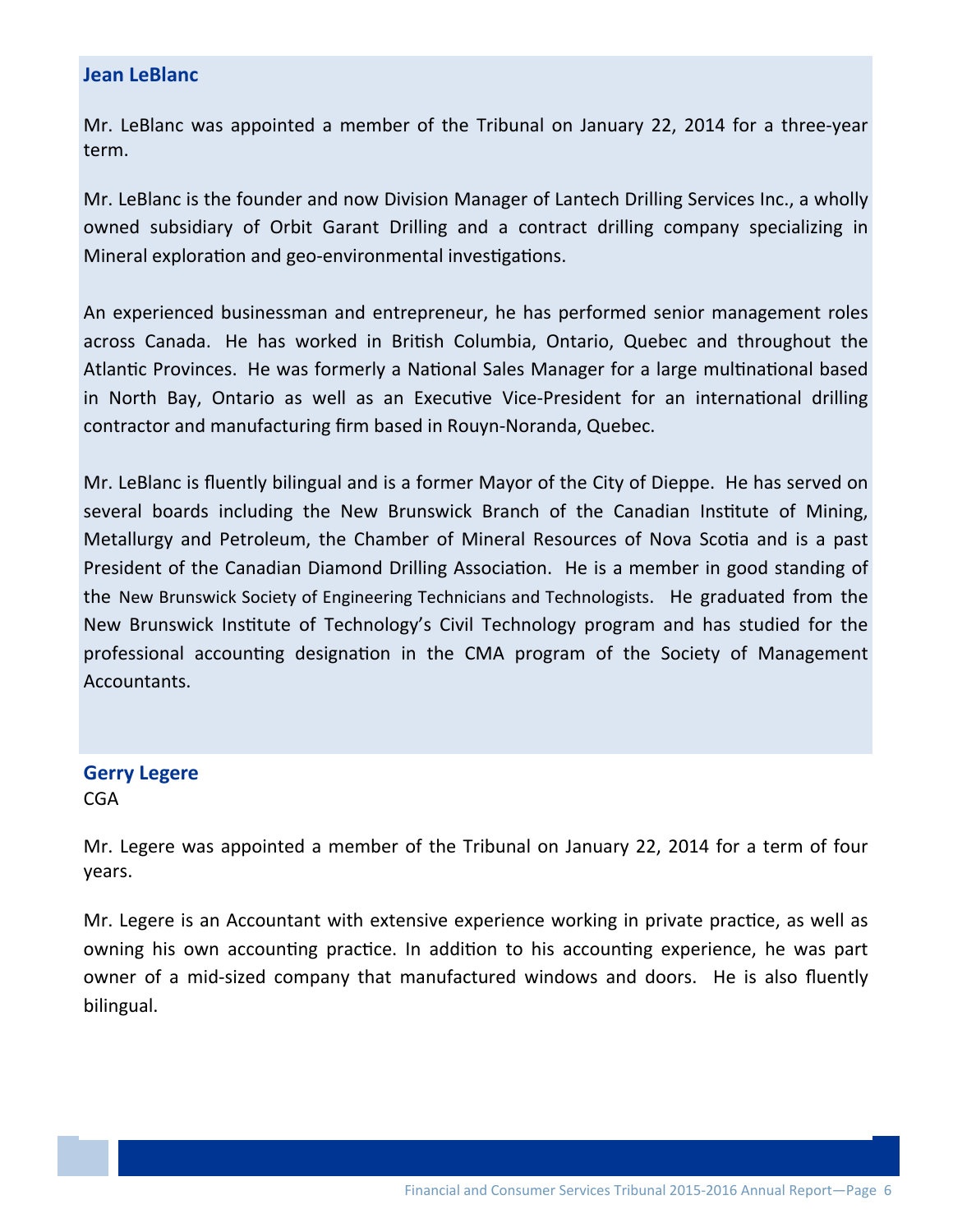Mr. Legere has been the Chair for the Employment Insurance Board of Referees and a board member for a number of foundations and associations, such as Canadian Business Development Corporation (CBDC) and Insulated Glass Manufacturing Association of Canada (IGMAC). He has volunteered extensively with community groups. He was Municipal Returning Officer for Bathurst and Bertrand by-election in 2012. As well, he has traveled internationally to participate in trade missions.

#### **Don Moors**

B.A., M.A., FCMC

Mr. Moors was appointed a member of the Tribunal on January 22, 2014 for a three year term.

Mr. Moors recently obtained a certificate in Adjudication from the Society of Ontario Adjudicators and Regulators and Osgoode Professional Development.

Mr. Moors is the Founding Principal of First Strategy, a management consulting and executive advisory services firm. Previously, he was a Partner with PriceWaterhouseCoopers LLP. In his most recent role with PwC, he led the firm's Management Consulting Practice in Atlantic Canada. Mr. Moors has extensive experience with large public and private sector organizations, having acted on behalf of senior executive-level officials in both sectors. He has served as a Board and Audit Committee member of an Investment Corporation. Mr. Moors received the President's Award for Excellence from the Atlantic Chapter of the Canadian Institute of Management Consultants and was named a Fellow of CMC Canada.

#### **Enrico A. Scichilone**

H.S.D., B.Sc., LL.B.

Mr. Scichilone was appointed a supplementary member of the New Brunswick Securities Commission on November 21, 2012 for a three year term. Mr. Scichilone was deemed to be appointed a member of the Tribunal on July 1, 2013 pursuant to subsection 79(1) of the *Financial and Consumer Services Commission Act*. His term expired on November 21, 2015, however he continued as a member of the Tribunal until February 18, 2016 when a replacement was appointed. After the appointment of his replacement, he continued to chair a proceeding of which he had been seized.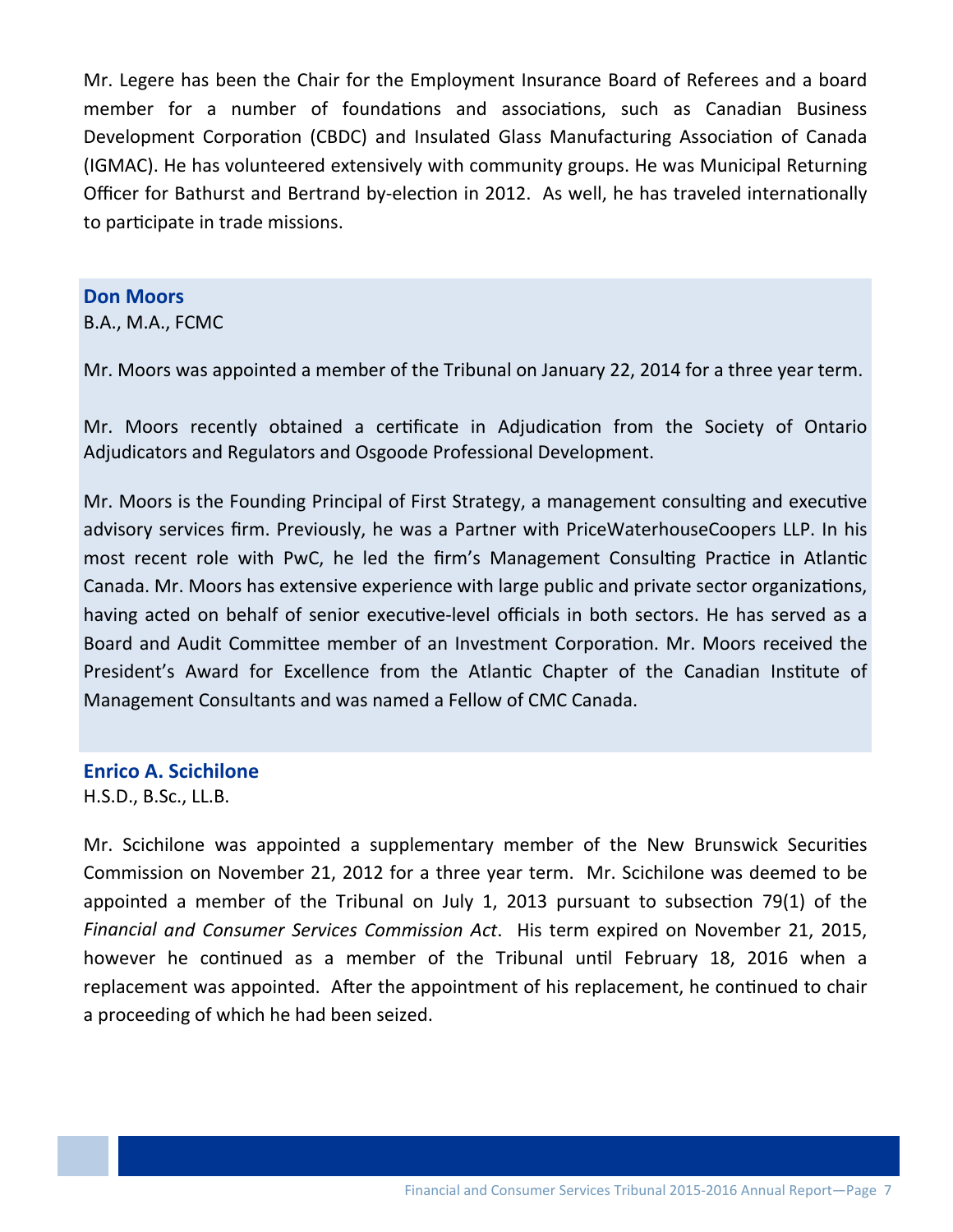# $T$ **HE** TRIBUNAL'S HEARING POWERS

The Tribunal hears appeals and reviews of decisions, applications, as well as enforcement proceedings under the financial and consumer services legislation.

As of March 31, 2016, the Tribunal heard enforcement proceedings under the *Securities Act* only. It heard appeals and reviews of regulators' decisions under the following legislation:

- the *Auctioneers* Licence *Act*;
- the *Collection Agencies Act*;
- the *Co‐operaƟve AssociaƟons Act*;
- the *Cost of Credit Disclosure Act*;
- the *Credit Unions Act*;
- the *Direct Sellers Act*;
- the *Insurance Act*;
- the *Loan and Trust Companies Act*;
- the *Pension Benefits Act*;
- the *Pre‐arranged Funeral Services Act*;
- the *Real Estate Agents Act*; and
- the *Securities Act*.

The Tribunal hears matters in both official languages and all Tribunal decisions are posted to the Tribunal's website in both official languages. In addition, when requested, the Tribunal offers simultaneous interpretation for parties and their legal counsel.

Tribunal staff are also fully bilingual to ensure parties, legal counsels and the public can interact with the Tribunal in either official language.

The Tribunal requires that the panel members hearing a matter be fully capable of understanding, without the assistance of interpretation, the matter before it, in the official language of choice of the parties. At the present time, four of the Tribunal's six members are fully bilingual.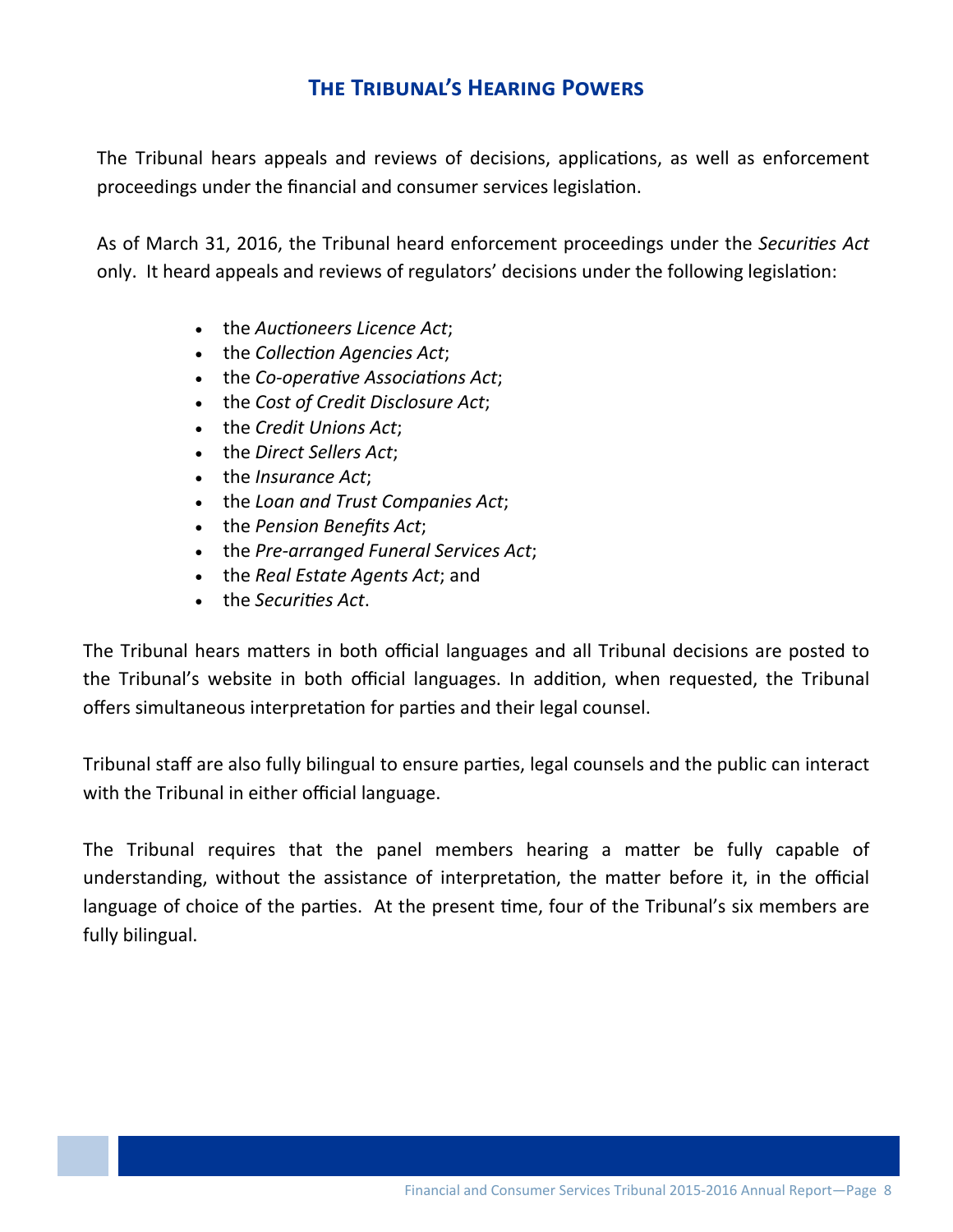# **CONTINUING EDUCATION**

The Tribunal places high value on continuing education. Tribunal members are provided an annual budget of \$3,000 to pursue their education, which does not include travel and accommodation costs.

In the past year, Tribunal members and staff have furthered their education by attending the following professional development opportunities:

- Decision Writing offered by the Foundation of Administrative Justice;
- Interpreting Legislation offered by the Foundation of Administrative Justice;
- The Interactive Course in Adjudication offered by the Council of Canadian Administrative Tribunals; and
- 31st Annual Symposium offered by the Council of Canadian Administrative Tribunals.

Certain Tribunal members also participated in the 9th Annual White Collar Crime Symposium which is an all-day session organized by the Enforcement Division of the Financial and **Consumer Services Commission.** 

Tribunal members continue to meet for bi-annual educational meetings. These meetings focus on providing regulatory and legislative updates as well as reviewing recent Canadian decisions in the sectors administered by the Tribunal.

Tribunal staff also provides Tribunal members with weekly emails setting out informative media articles pertaining to the sectors regulated by the Financial and Consumer Services Commission.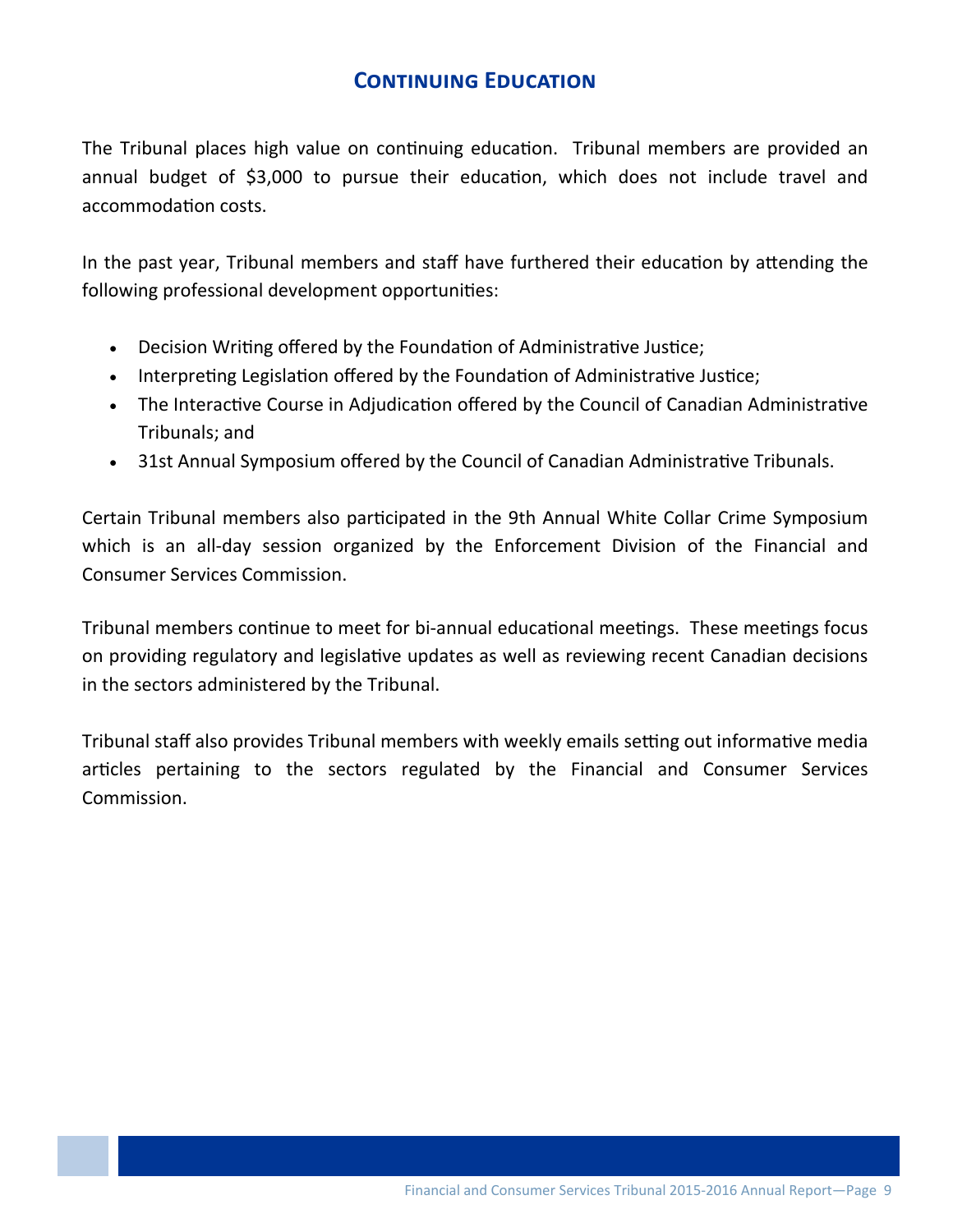#### **REMUNERATION AND EXPENSES**

Pursuant to section 46 of the Financial and Consumer Services Commission Act, the Tribunal is funded by the Financial and Consumer Services Commission. The Commission's Bylaw No. 3 -Commission and Tribunal Remuneration stipulates that an annual retainer of \$15,000 is paid to the Tribunal Chair, while members receive an annual retainer of \$5,000. In addition, the Tribunal Chair and members are paid a service fee of \$350 for matters done in connection with the business and affairs of the Tribunal, including (1) preparation, attendance, or deliberations in relation to hearings, (2) drafting decisions, and (3) participation in orientation or education sessions organized by the Tribunal or the Commission. Tribunal members also receive payment for time spent travelling for Tribunal business at the rate of \$50 per 100 kilometers as further described in the Compensation Policy for Tribunal Members.

The costs and expenses related to the Tribunal for the period of April 1, 2015 to March 31, 2016 are detailed below.

| <b>Member</b>                                 | <b>Appointed or</b><br>reappointed | <b>Term end</b> | Retainer   | <b>Service</b><br><b>Fees</b> | <b>Allotment for</b><br><b>Travel Time</b> | <b>Total</b><br>Remuneration | <b>Expense</b><br>Reimburse-<br>ment<br>and<br><b>Allowances</b> |
|-----------------------------------------------|------------------------------------|-----------------|------------|-------------------------------|--------------------------------------------|------------------------------|------------------------------------------------------------------|
| Louise Caissie (Chair)                        | 18-Feb-16                          | 17-Feb-21       | \$41.21    | \$350                         |                                            | \$391.21                     | \$6.75                                                           |
| Monica L. Barley <sup>1</sup> (Past<br>Chair) | 13-Mar-14                          | 12-Mar-17       | \$6,114.13 | \$5,950                       | \$1,500                                    | \$13,564.13                  | \$641.87                                                         |
| Raoul Boudreau                                | 18-Feb-16                          | 17-Feb-21       | \$13.74    | $\overline{\phantom{a}}$      |                                            | \$13.74                      |                                                                  |
| John M. Hanson, Q.C.                          | 22-Jan-14                          | 21-Jan -19      | \$5,000    | \$6,650                       | \$1,200                                    | \$12,850                     | \$753.04                                                         |
| Jean LeBlanc                                  | 22-Jan-14                          | 21-Jan-17       | \$5,000    | \$7,175                       | \$1,200                                    | \$13,375                     | \$904.94                                                         |
| Gerry Legere                                  | 22-Jan-14                          | $21$ -Jan-18    | \$5,000    | \$9,100                       | \$3,500                                    | \$17,600                     | \$4,037.83                                                       |
| Don Moors                                     | 22-Jan-14                          | 21-Jan-17       | \$5,000    | \$2,800                       |                                            | \$7,800                      | \$2,170.72                                                       |
| Enrico Scichilone <sup>2</sup>                | 21-Nov-12                          | 20-Nov-15       | \$4,890.11 | \$5,950                       | \$1,600                                    | \$12,440.11                  | \$1,006.10                                                       |

 $1$  Ms. Barley resigned effective August 28, 2015.

 $2$  Mr. Scichilone's term ended on November 20, 2015 but remains an active member due to his involvement in a hearing matter.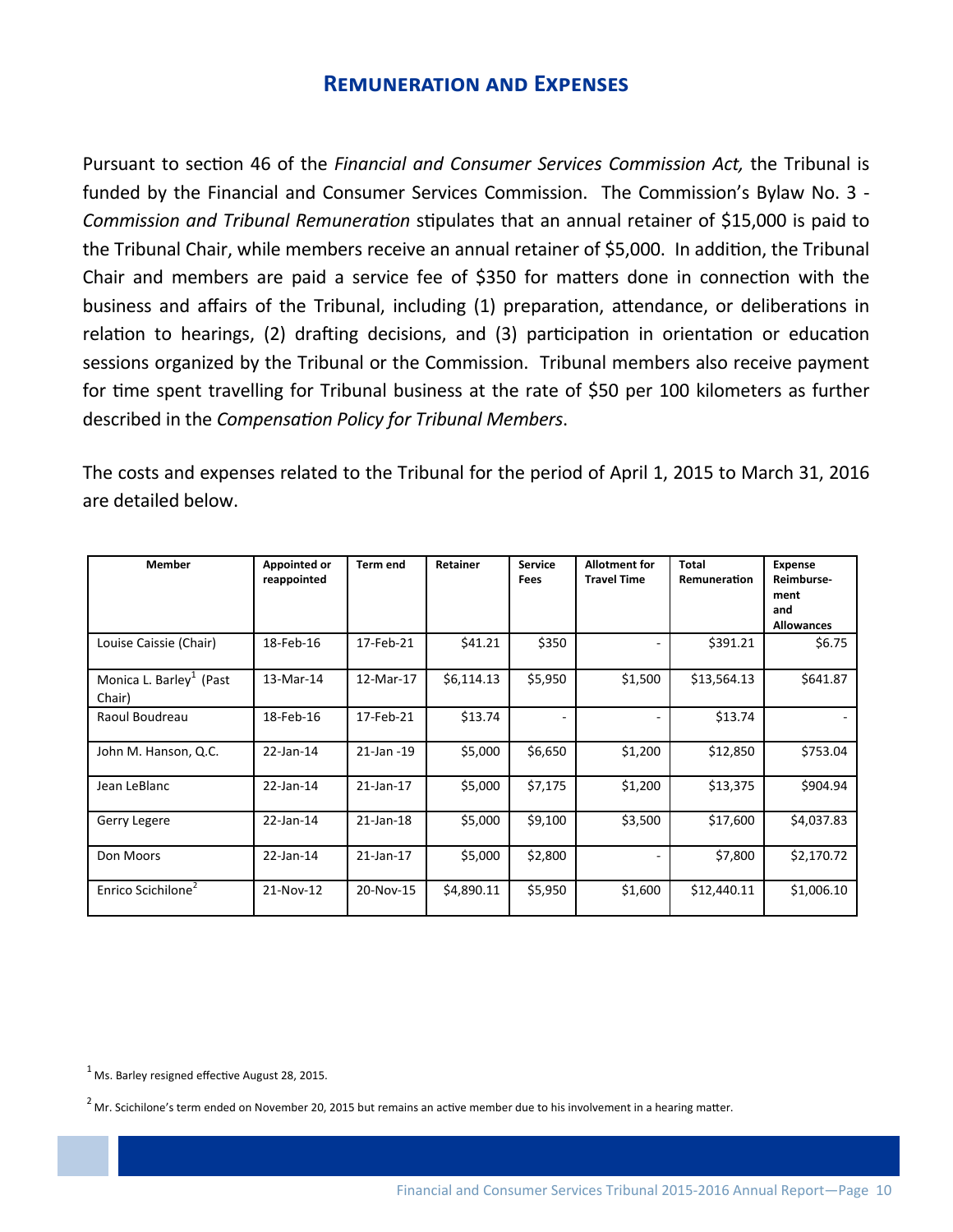# **TRIBUNAL ACTIVITY**

The activities of the Tribunal members for the period of April 1, 2015 to March 31, 2016 are detailed below:

| <b>Members</b>             | Chair<br><b>Meetings</b><br>with<br>Registrar | In-House<br>Professional<br>Development<br>Days | Tribunal<br>Bi-Annual<br>Meetings<br>(includes<br>preparation) | Hearing<br>days | Pre-Hearing<br>Conferences | <b>Hearing</b><br>Preparation,<br>Deliberation<br>and Decision<br>Writing | Tribunal<br>Administration |
|----------------------------|-----------------------------------------------|-------------------------------------------------|----------------------------------------------------------------|-----------------|----------------------------|---------------------------------------------------------------------------|----------------------------|
| Louise Caissie             | $\mathbf{1}$                                  |                                                 |                                                                |                 |                            |                                                                           |                            |
| Monica L. Barley,<br>Chair | 3                                             |                                                 | 2.5                                                            | 5               |                            | 6                                                                         | 1.5                        |
| Raoul Boudreau             |                                               |                                                 |                                                                |                 | $\overline{\phantom{a}}$   |                                                                           |                            |
| John M. Hanson,<br>Q.C.    |                                               | $\overline{2}$                                  | $\overline{2}$                                                 | 5               | $\overline{\phantom{a}}$   | 9                                                                         | $\overline{2}$             |
| Jean LeBlanc               | $\overline{\phantom{0}}$                      |                                                 | $\overline{2}$                                                 | 6               | $\overline{\phantom{a}}$   | 10                                                                        | 2.5                        |
| Gerry Legere               | $\overline{\phantom{0}}$                      |                                                 | $\overline{2}$                                                 | 9               | $\overline{\phantom{a}}$   | 13                                                                        | $\overline{2}$             |
| Don Moors                  | $\overline{\phantom{0}}$                      |                                                 | $\overline{2}$                                                 | $\overline{2}$  | $\overline{\phantom{a}}$   | 3                                                                         | $\overline{2}$             |
| Enrico A. Scichilone       |                                               |                                                 | $\overline{2}$                                                 | 6               |                            | 7                                                                         | $\overline{2}$             |

In the past year, the Tribunal had 9 active proceedings: two appeals under the Pension Benefits Act and seven proceedings under the Securities Act. The Tribunal had a total of eleven hearing days. The table below provides a summary of the Tribunal's hearing activity for the period of April 1, 2015 to March 31, 2016.

| Number of active proceedings during fiscal period | 9  |
|---------------------------------------------------|----|
| Proceedings commenced (all sectors)               |    |
| <b>Concluded Proceedings</b>                      |    |
| Proceedings still ongoing                         |    |
| Requests for Review/Appeal filed                  |    |
| Settlements approved                              |    |
| Hearing days                                      | 11 |
| Cease Trade Orders issued (Securities)            |    |
| Total of administrative penalties imposed         |    |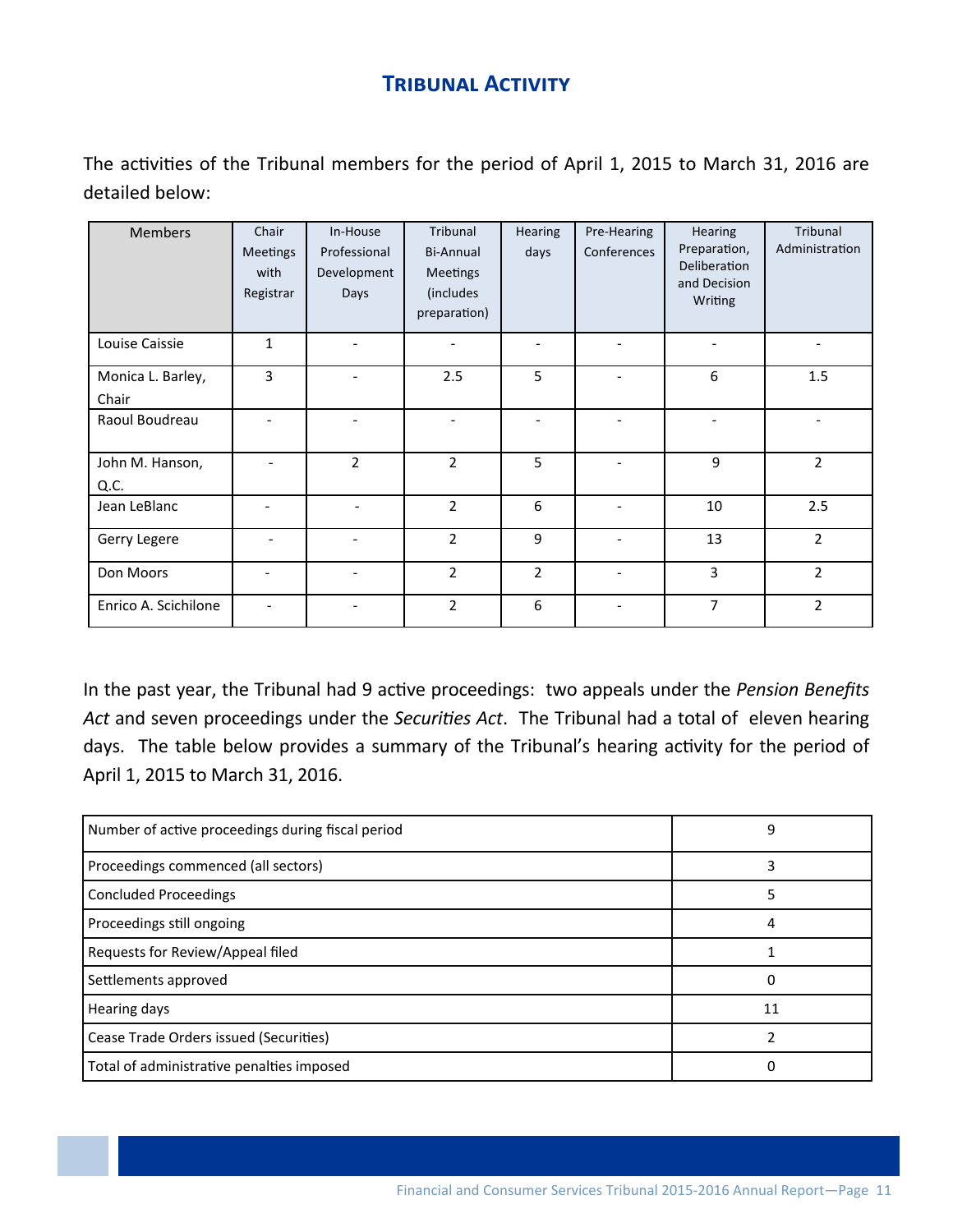## **ACCOMPLISHMENTS AND ONGOING PROJECTS**

In the past year, the Tribunal again focused on improving its processes. Tribunal members and staff concentrated on six large projects:

- $(1)$ continuing the project of re-writing and adopting the Tribunal's new procedural rules applicable to proceedings and hearings,
- $(2)$ creating a new website;
- $(3)$ developing Guides for parties for each type of proceeding;
- $(4)$ researching its obligations under the Right to Information and Protection of Privacy Act;
- $(5)$ adopting a Code of Conduct for Tribunal Members; and
- $(6)$ developing a Manual for Tribunal Members which canvasses such topics as conflict of interest, procedural fairness, admissibility of evidence, and conduct at a hearing.

The Tribunal's proposed new Rules of Procedure were drafted in plain language as it is anticipated that the number of self-represented litigants appearing before the Tribunal will increase in the coming years. The Tribunal's new proposed Rules of Procedure were published for a 60day comment period from August 14, 2015 to October 14, 2015. Comments were received from various stakeholders and a summary of comments has been prepared. The Tribunal anticipates formally adopting the new Rules of Procedure in late 2016.

Tribunal members and staff have also been developing complementary documents to assist parties in interpreting the proposed new procedural rules. Forms have been developed for certain key documents, such as pleadings that start a proceeding, an Affidavit of Service, an Affidavit, a Notice of Motion, a Summons to Witness, and a Notice of Withdrawal. These forms are drafted in plain language with a view of assisting parties to provide the required information to the Tribunal.

Tribunal staff dedicated considerable time to the creation of a new website focussed on improving access to justice. As part of this project, Guides for Parties were created for each type of proceeding. These Guides aim to provide the parties with information on all procedural phases of an enforcement proceeding, an appeal, or a review.

Tribunal staff also undertook extensive research on its obligations under the Right to Information and Protection of Privacy Act. This resulted in the adoption of a Privacy and Document Management Procedure for Tribunal members, which is meant to provide assistance to Tribu